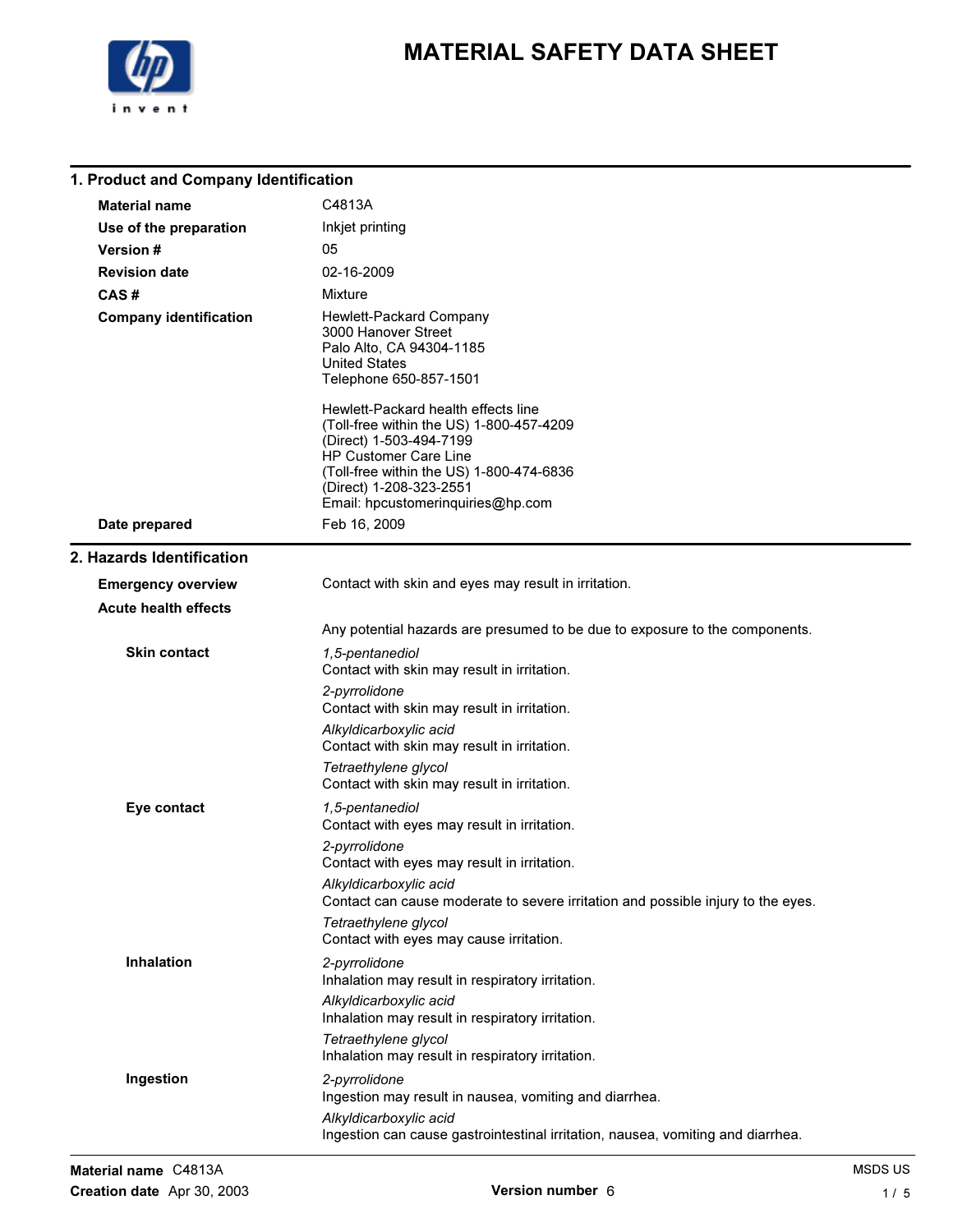

| <b>Potential health effects</b> |                                                                                                                                                 |
|---------------------------------|-------------------------------------------------------------------------------------------------------------------------------------------------|
| <b>Routes of exposure</b>       | Potential routes of overexposure to this product are skin and eye contact                                                                       |
|                                 | Inhalation of vapor and ingestion are not expected to be significant routes of exposure for this<br>product under normal use conditions.        |
|                                 | Complete toxicity data are not available for this specific formulation                                                                          |
| <b>Chronic health effects</b>   | None known.                                                                                                                                     |
| Carcinogenicity                 | None of the components present in this formulation at concentrations equal to or greater than<br>0.1% are listed by EU, MAK, IARC, NTP or OSHA. |

### 3. Composition / Information on Ingredients

| Component/substance                                                                                                                    | <b>CAS number</b>                                                                                                                                                                                  | % by weight                                   |
|----------------------------------------------------------------------------------------------------------------------------------------|----------------------------------------------------------------------------------------------------------------------------------------------------------------------------------------------------|-----------------------------------------------|
| Water<br>1,5-pentanediol<br>2-pyrrolidone<br>Alkyldicarboxylic acid<br>Substituted napthalenesulfonate salt #7<br>Tetraethylene glycol | 7732-18-5<br>111-29-5<br>616-45-5<br>Proprietary<br>Proprietary<br>112-60-7                                                                                                                        | ~< 80<br>~120<br>~10<br>~10<br>< 2.5<br>< 2.5 |
| <b>Composition comments</b>                                                                                                            | This ink supply contains an aqueous ink formulation.<br>This product has been evaluated using criteria specified in 29 CFR 1910.1200 (Hazard<br>Communication Standard).                           |                                               |
| 4. First Aid Measures                                                                                                                  |                                                                                                                                                                                                    |                                               |
| <b>First aid procedures</b>                                                                                                            |                                                                                                                                                                                                    |                                               |
| Eye contact                                                                                                                            | Do not rub eyes. Immediately flush with large amounts of clean, warm water (low pressure) for<br>at least 15 minutes or until particles are removed. If irritation persists get medical attention. |                                               |
| <b>Skin contact</b>                                                                                                                    | Wash affected areas thoroughly with mild soap and water. Get medical attention if irritation<br>develops or persists.                                                                              |                                               |
| <b>Inhalation</b>                                                                                                                      | Remove to fresh air. If symptoms persist, get medical attention.                                                                                                                                   |                                               |
| Ingestion                                                                                                                              | If ingestion of a large amount does occur, seek medical attention.                                                                                                                                 |                                               |
| 5. Fire Fighting Measures                                                                                                              |                                                                                                                                                                                                    |                                               |
| Flash point and method                                                                                                                 | > 200 °F (> 93.3 °C); Pensky-Martens Closed Cup                                                                                                                                                    |                                               |
| <b>Hazardous combustion</b><br>products                                                                                                | Refer to section 10.                                                                                                                                                                               |                                               |
| <b>Flammable properties</b>                                                                                                            | None known.                                                                                                                                                                                        |                                               |
| <b>Extinguishing media</b><br>Suitable extinguishing<br>media                                                                          | Dry chemical, CO2, water spray or regular foam.                                                                                                                                                    |                                               |
| Unsuitable extinguishing<br>media                                                                                                      | None known.                                                                                                                                                                                        |                                               |
| <b>Unusual fire and explosion</b><br>hazard                                                                                            | None known.                                                                                                                                                                                        |                                               |
| <b>Special firefighting procedures</b>                                                                                                 | None established.                                                                                                                                                                                  |                                               |
| 6. Accidental Release Measures                                                                                                         |                                                                                                                                                                                                    |                                               |
| <b>Personal precautions</b>                                                                                                            | Wear appropriate personal protective equipment.                                                                                                                                                    |                                               |
| <b>Environmental precautions</b>                                                                                                       | Do not let product enter drains. Do not flush into surface water or sanitary sewer system.                                                                                                         |                                               |
| <b>Methods for containment</b>                                                                                                         | Dike the spilled material, where this is possible. Absorb with inert absorbent such as dry clay,<br>sand or diatomaceous earth, commercial sorbents, or recover using pumps.                       |                                               |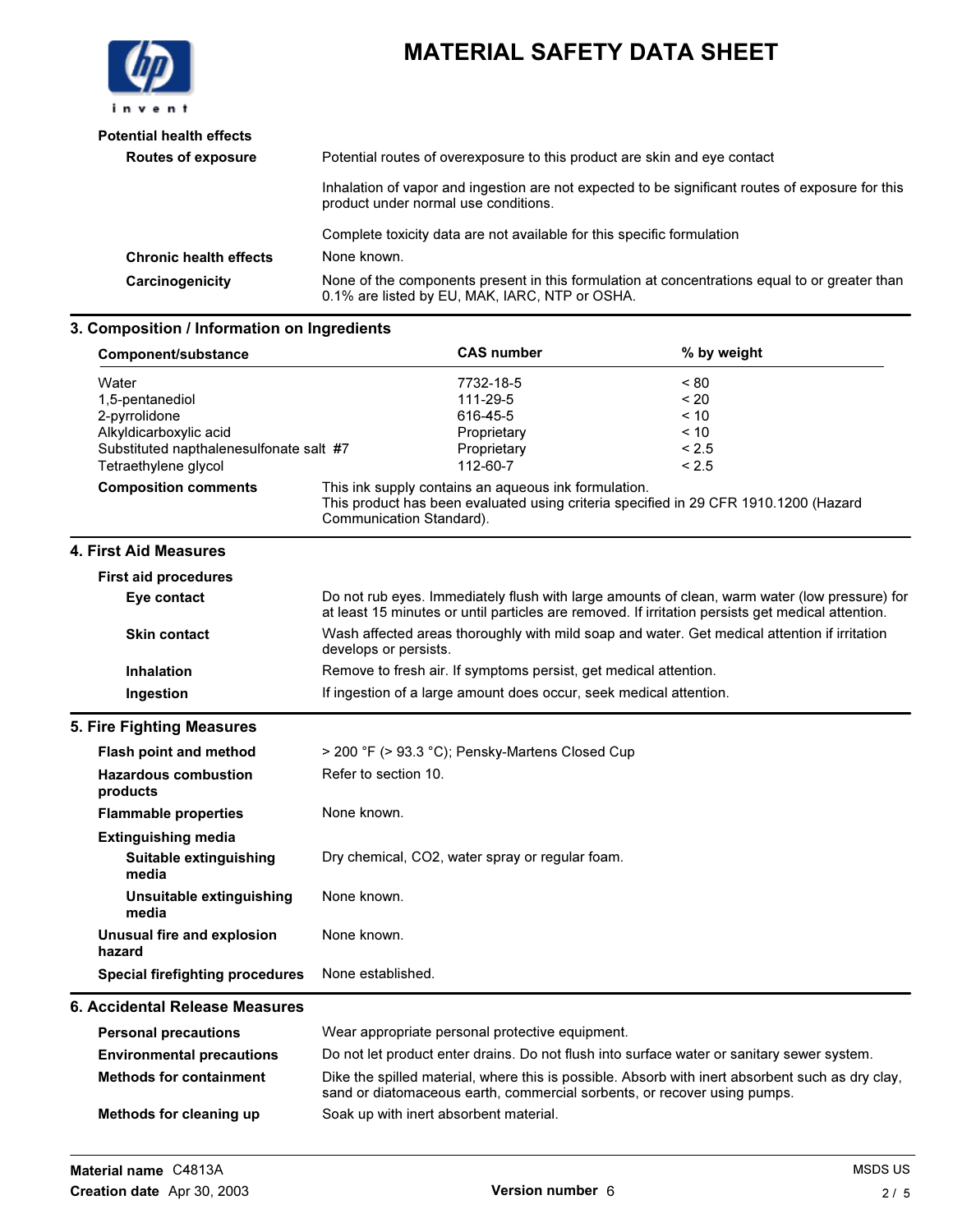

Other information Soak up with inert absorbent material. Slowly vacuum or sweep the material into a bag or other sealed container. Dispose of in compliance with federal, state, and local regulations. See also section 13 Disposal considerations.

#### 7. Handling and Storage

| <b>Handling</b> | Avoid contact with skin, eyes and clothing.                               |
|-----------------|---------------------------------------------------------------------------|
| Storage         | Keep out of the reach of children. Keep away from excessive heat or cold. |

#### 8. Exposure Controls / Personal Protection

| <b>Exposure quidelines</b>               | Exposure limits have not been established for this product.             |
|------------------------------------------|-------------------------------------------------------------------------|
| Personal protective equipment            |                                                                         |
| General                                  | Use personal protective equipment to minimize exposure to skin and eye. |
| <b>General hygeine</b><br>considerations | Handle in accordance with good industrial hygiene and safety practice.  |

#### 9. Physical & Chemical Properties

| Color                                             | Yellow                                          |
|---------------------------------------------------|-------------------------------------------------|
| <b>Odor threshold</b>                             | Not available.                                  |
| <b>Physical state</b>                             | Liquid.                                         |
| рH                                                | $3.8 - 4.2$                                     |
| <b>Melting point</b>                              | Not available.                                  |
| <b>Freezing point</b>                             | Not available.                                  |
| <b>Boiling point</b>                              | Not determined                                  |
| <b>Flash point</b>                                | > 200 °F (> 93.3 °C); Pensky-Martens Closed Cup |
| <b>Evaporation rate</b>                           | Not determined                                  |
| <b>Flammability</b>                               | Not available.                                  |
| Flammability limits in air,<br>upper, % by volume | Not available.                                  |
| Flammability limits in air,<br>lower, % by volume | Not determined                                  |
| Vapor pressure                                    | Not determined                                  |
| Vapor density                                     | $> 1$ (air = 1.0)                               |
| <b>Specific gravity</b>                           | $1 - 1.2$                                       |
| <b>Relative density</b>                           | Not available.                                  |
| Solubility (water)                                | Soluble in water                                |
| <b>Partition coefficient</b><br>(n-octanol/water) | Not available.                                  |
| <b>Auto-ignition temperature</b>                  | Not available.                                  |
| <b>Decomposition temperature</b>                  | Not available.                                  |
| <b>VOC</b>                                        | $<$ 3 %                                         |
| <b>Viscosity</b>                                  | $> 2$ cp                                        |

#### 10. Chemical Stability & Reactivity Information

| <b>Chemical stability</b>                    | Stable under recommended storage conditions.                                                                                                     |
|----------------------------------------------|--------------------------------------------------------------------------------------------------------------------------------------------------|
| Incompatible materials                       | Incompatible with strong bases and oxidizing agents.                                                                                             |
| <b>Hazardous decomposition</b><br>products   | Upon decomposition, this product may yield gaseous nitrogen oxides, carbon monoxide,<br>carbon dioxide and/or low molecular weight hydrocarbons. |
| <b>Possibility of hazardous</b><br>reactions | Will not occur.                                                                                                                                  |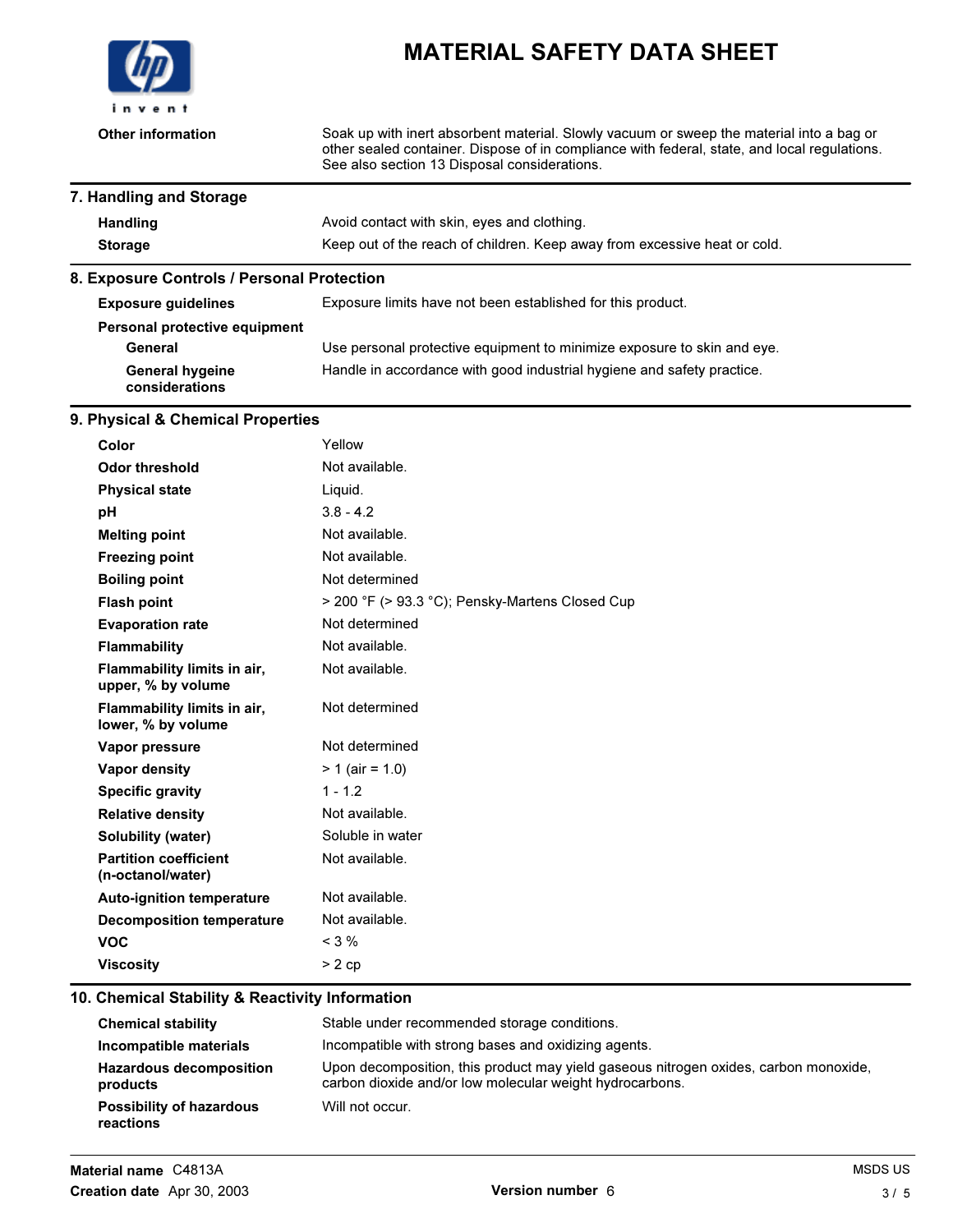

### 11. Toxicological Information

Not available.

| <b>IVOL available.</b>                                         |                                                                                                                                                                                                                                                                                                                                                                                                                                                                                                                                                                                                                                     |
|----------------------------------------------------------------|-------------------------------------------------------------------------------------------------------------------------------------------------------------------------------------------------------------------------------------------------------------------------------------------------------------------------------------------------------------------------------------------------------------------------------------------------------------------------------------------------------------------------------------------------------------------------------------------------------------------------------------|
| 12. Ecological Information                                     |                                                                                                                                                                                                                                                                                                                                                                                                                                                                                                                                                                                                                                     |
| <b>Aquatic toxicity</b>                                        | LC50/96h/Fathead minnows =/< 400 mg/L<br>Static acute toxicity (trout), survival (100 mg/L) = 100%<br>Static acute toxicity (trout), survival (10 mg/L) = 100%                                                                                                                                                                                                                                                                                                                                                                                                                                                                      |
| Persistence and degradability                                  | Not available.                                                                                                                                                                                                                                                                                                                                                                                                                                                                                                                                                                                                                      |
| 13. Disposal Considerations                                    |                                                                                                                                                                                                                                                                                                                                                                                                                                                                                                                                                                                                                                     |
| <b>Disposal instructions</b>                                   | Dispose of in compliance with federal, state, and local regulations.<br>HP's Planet Partners (trademark) supplies recycling program enables simple, convenient<br>recycling of HP original inkjet and LaserJet supplies. For more information and to determine<br>if this service is available in your location, please visit http://www.hp.com/recycle.                                                                                                                                                                                                                                                                            |
| 14. Transport Information                                      |                                                                                                                                                                                                                                                                                                                                                                                                                                                                                                                                                                                                                                     |
| <b>IATA</b>                                                    |                                                                                                                                                                                                                                                                                                                                                                                                                                                                                                                                                                                                                                     |
| Proper shipping name                                           | Not applicable                                                                                                                                                                                                                                                                                                                                                                                                                                                                                                                                                                                                                      |
| <b>Hazard class</b>                                            | Not applicable                                                                                                                                                                                                                                                                                                                                                                                                                                                                                                                                                                                                                      |
| UN number                                                      | None                                                                                                                                                                                                                                                                                                                                                                                                                                                                                                                                                                                                                                |
| <b>Packing group</b>                                           | N/A                                                                                                                                                                                                                                                                                                                                                                                                                                                                                                                                                                                                                                 |
| <b>Packaging exceptions</b>                                    | None                                                                                                                                                                                                                                                                                                                                                                                                                                                                                                                                                                                                                                |
| Packaging non bulk                                             | None                                                                                                                                                                                                                                                                                                                                                                                                                                                                                                                                                                                                                                |
| Labels required                                                | None                                                                                                                                                                                                                                                                                                                                                                                                                                                                                                                                                                                                                                |
| General                                                        | Not a regulated article under United States DOT, IATA, ADR, IMDG, or RID.                                                                                                                                                                                                                                                                                                                                                                                                                                                                                                                                                           |
| 15. Regulatory Information                                     |                                                                                                                                                                                                                                                                                                                                                                                                                                                                                                                                                                                                                                     |
| US federal regulations                                         | US TSCA 12(b): Does not contain listed chemicals.                                                                                                                                                                                                                                                                                                                                                                                                                                                                                                                                                                                   |
| <b>CERCLA (Superfund) reportable quantity</b><br>None          |                                                                                                                                                                                                                                                                                                                                                                                                                                                                                                                                                                                                                                     |
|                                                                | Superfund Amendments and Reauthorization Act of 1986 (SARA)                                                                                                                                                                                                                                                                                                                                                                                                                                                                                                                                                                         |
| <b>Hazard categories</b>                                       | Immediate Hazard - No<br>Delayed Hazard - No<br>Fire Hazard - No<br>Pressure Hazard - No<br>Reactivity Hazard - No                                                                                                                                                                                                                                                                                                                                                                                                                                                                                                                  |
| <b>Section 302 extremely</b><br>hazardous substance            | No                                                                                                                                                                                                                                                                                                                                                                                                                                                                                                                                                                                                                                  |
| <b>Section 311 hazardous</b><br>chemical                       | No                                                                                                                                                                                                                                                                                                                                                                                                                                                                                                                                                                                                                                  |
| <b>International regulations</b>                               | All chemical substances in this HP product have been notified or are exempt from notification<br>under chemical substances notification laws in the following countries: US (TSCA), EU<br>(EINECS/ELINCS), Switzerland, Canada (DSL/NDSL), Australia, Japan, Philippines, South<br>Korea, New Zealand, and China. All chemical substances in this HP product have been<br>notified or are exempt from notification under chemical substances notification laws in the<br>following countries: US (TSCA), EU (EINECS/ELINCS), Switzerland, Canada (DSL/NDSL),<br>Australia, Japan, Philippines, South Korea, New Zealand, and China. |
| <b>State regulations</b>                                       |                                                                                                                                                                                                                                                                                                                                                                                                                                                                                                                                                                                                                                     |
| US - Pennsylvania RTK - Hazardous Substances: Listed substance |                                                                                                                                                                                                                                                                                                                                                                                                                                                                                                                                                                                                                                     |
| 2-pyrrolidone (616-45-5)                                       | Listed.                                                                                                                                                                                                                                                                                                                                                                                                                                                                                                                                                                                                                             |